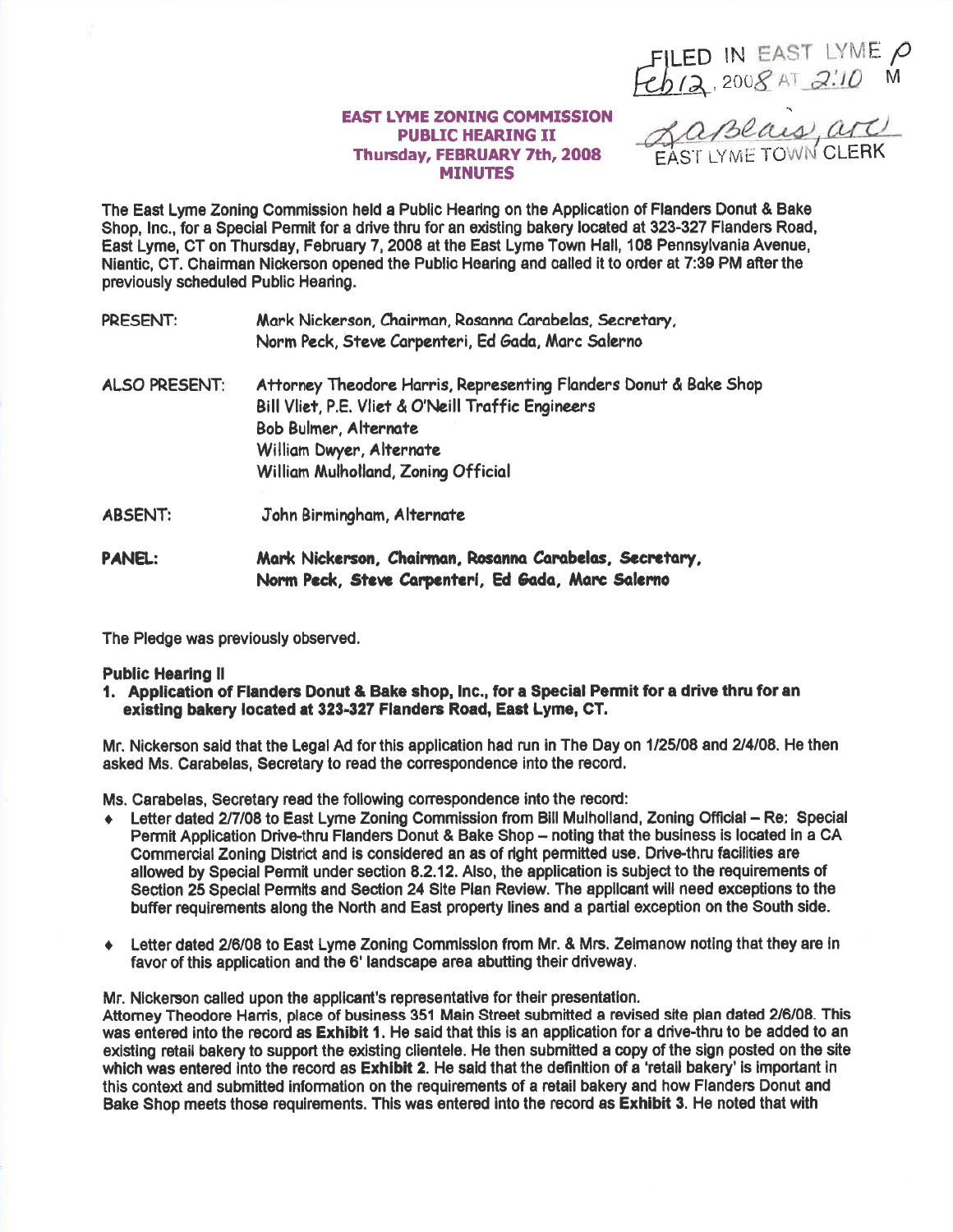respest to a site review that this is a pre-existing site. He explained the cunent trafiic areas. He said that Section 20.27 allows the Commission to accept the current conditions due to the fact that this is a preexisting site. He noted that there is a berm effect around the property and that there would be plantings near the boundary line. He explained that they currently have in and out traffic movement on each side of the island and that Mr. Vliet of Vliet & O'Neill suggested changing it so that the south side would be for IN traffic only end the north for OUT traffic only. He sald that each will have signs posted that will indicate the traffic flow along with arrows painted on the pavement. He submitted a letter dated 2/7/08 requesting exception to Section 24.6E3 - Buffers. This was entered into the record as Exhibit 4.

He continued that Section 20.28 regarding Drive-thru facilities states that the drive-thru shall be accessory and subordinate to the basic use and that in this case it satisfies this regulation as it is for beverages and baked goods and is similarto other businesses in the area. He also noted where the stacking lane for cars was in reference to the rules and stated that it conforms. He noted that five (5) parking spaces are required and that they have provided ten (10) spaces – five (5) on one side of the menu board and five (5) on the other. They also have the required number of stacking spaces and they can stack 17 cars without going out into the road. He said that the drive thru will be shielded from the streetscape and that it will match the existing building. He explained that as the traffic flow is of concern for the drive-thru that Mr. Vliet of Vliet & O'Neill has reviewed it and will make a presentation along with his report.

William Vliet, P.E. Vliet & O'Neill Traffic Engineers submitted a Traffic Impact Statement dated 2/6/08 which was entered into the record as Exhibit 5. He noted that this is an existing location and that the current driveways are separated by 80'. The southem drive will become an ENTER ONLY and this would get the cars in line forthe drive-thru. He said that the busiest time forthe drive-thru is during the AM hours. The northern drive will be an EXIT ONLY and it is in line with the drive-thru for people to leave the site. He noted that this facility has traffic movement that has previously worked out for them and that this site is not highly visible like the Starbucks or Dunkin Donuts. However, it has a loyal, local base and this drive-thru and traffic pattem will enhance everything.

Mr. Nickerson suggested that angled parking might foroe petrons to 'drive right'.

Mr. Mulholland said that angled parking is good in certain circumstances however he did not see that it would be appropriate for this location.

Mr. Miet explained that angled parking would still allow people to cheat the system and that for what they have here; it would not fundamentally change things.

Mr. Mulholland asked Mr. Vijet what the time frame would be for people to get used to the new signage and changes.

Mr. Vliet said that he has checked Starbucks to see how that traffic pattem is going there and that in lhe few weeks since it has opened it seems to be moving okay. There is always going to be the occasional person who is not familiar with the pattem and goes the wrong way once but then leams the flow. Here there will also be arows on the pavement and the entire flow lends itself to easy travel.

Ms. Carabelas said that in tenns of the Starbucks that they brought out the curb cut to aid in traffic flow. Mr. Vliet said that was not necessary here as these are distinct in and out areas with enough space between them and an island.

Mr. Salemo noted that it says 're-locate freezer' on the site plan and asked what that is. Attorney Harris explained that they are putting in a freezer that is positioned differently and that does not protrude out as much.

Mr. Carpenten asked about deliveries and if there is room for the trucks.

Attomey Harris said that they do not expect deliveries will be made during the peak AM hours which are from 6AMtogAM.

Mr. Carpenten said that they would probably ask the purveyors not to deliver at that time. Attomey Harris and Mr. Vliet said that was correct.

Mr. Salemo asked if the hours of operation would change.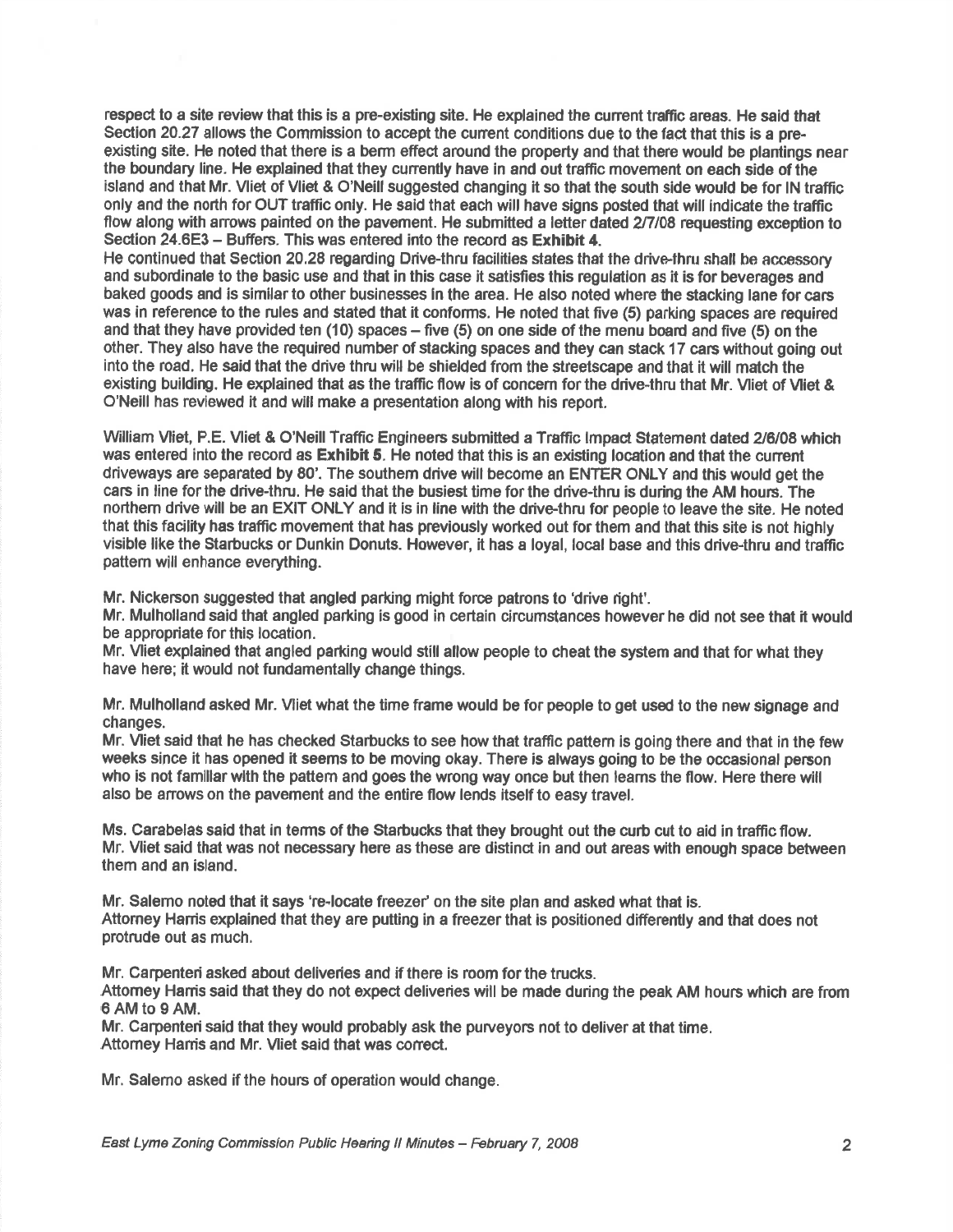Greg Tenacciano, owner and applicant said that he did not expect that they would be extended much beyond the 1 PM closing that they cunently have. The latest would be 5 PM and that would not happen until some time in the future.

Mr. Nickerson asked Mr. Tenacciano about delivery trucks just showing up and what type of agreement they have with the neighboring businesses.

Mr. Teracciano 6aid that for truck sizes that he has one 18-wheeler that comes every two (2) weeks and the pizza place has one that comes once per week. The other trucks that come are much smaller and can back up into the area and have room so that they will not have to go out into the road. The convenience store gets deliveries through the front door.

Attomey Harris added that where the trucks traverse is the very tail end of the stacking area and it would be extremely rare to have 17 cars stacked up there.

Mr. Nickerson asked if there were any other questions for the traffic engineer. Hearing none, he asked if Attomey Hanis had anything that he wanted to add. Attorney Harris said that the site work is not complicated and that this application meets all of the standards and that he would urge that it wanants their approval.

Mr. Mulholland asked about the sign package and how the signs would be labeled. Attomey Hanis said that they are labeled on the plan and that there would be a non-illuminated drive thru sign on the comer of the building so that people will see it.

Mr. Gada asked what the 'detector' is that is listed on the site plan. Mr. Vliet said that the detedor is in the pavement and it is a sensor that alerts the people inside when gomeons is out at the drive thru menu board.

Mr. Salemo asked what the window area would look like and if it would have a roof over it. Attomey Harris said that it would jut out 3' in rectangular fashion and that it would have a brick façade to match the building. There would not be a roof over it. lt would be out 3' so that there is passage room for someone on foot.

Mr. Carpenteri asked about lighting of the menu board. Attorney Harris said that they have not anticipated lighting the menu board.

Mr. Nickerson called for anyone from the public who wished to speak in favor of this application  $-$  Bob Gadbois, 358 Boston Post Road said that this plaoe is like a landmart in this Town as it has been here for some 40 years. lt is a good business and has been good to the Town. He said that he thinks that they should grant this.

Jack Rice, Dean Road said that he has been in this Town for 35 years now and that he normally does not get involved with these things. However; he personally thinks that this place is a national treasure and that it is well known in and beyond southeastem Connecticut. He said that he wishes them well and urges them to grant this request.

Mike Schulz, Lovers Lane said that he has a business -- Homecraft Country Store -- that is kiddy-comer to this business and that he does not see this as a trafiic issue. Durlng the houns that they are busy, there is not a lot of traffic there and this traffic design will make sure that there is no problem. He urged them to approve this request.

Bob Firman, 309 Flanders Road said that he thinks that the Flanders Donut & Bake Shop has been in business long enough and that they have a good business and they are good for the community. This application meets the regulations and they should give this to them.

Dave Murphy, 490 Boston Post Road said that he echoes what everyone else has already said. This business has been in Town for years and he recalled that they have always been there for everyone, for the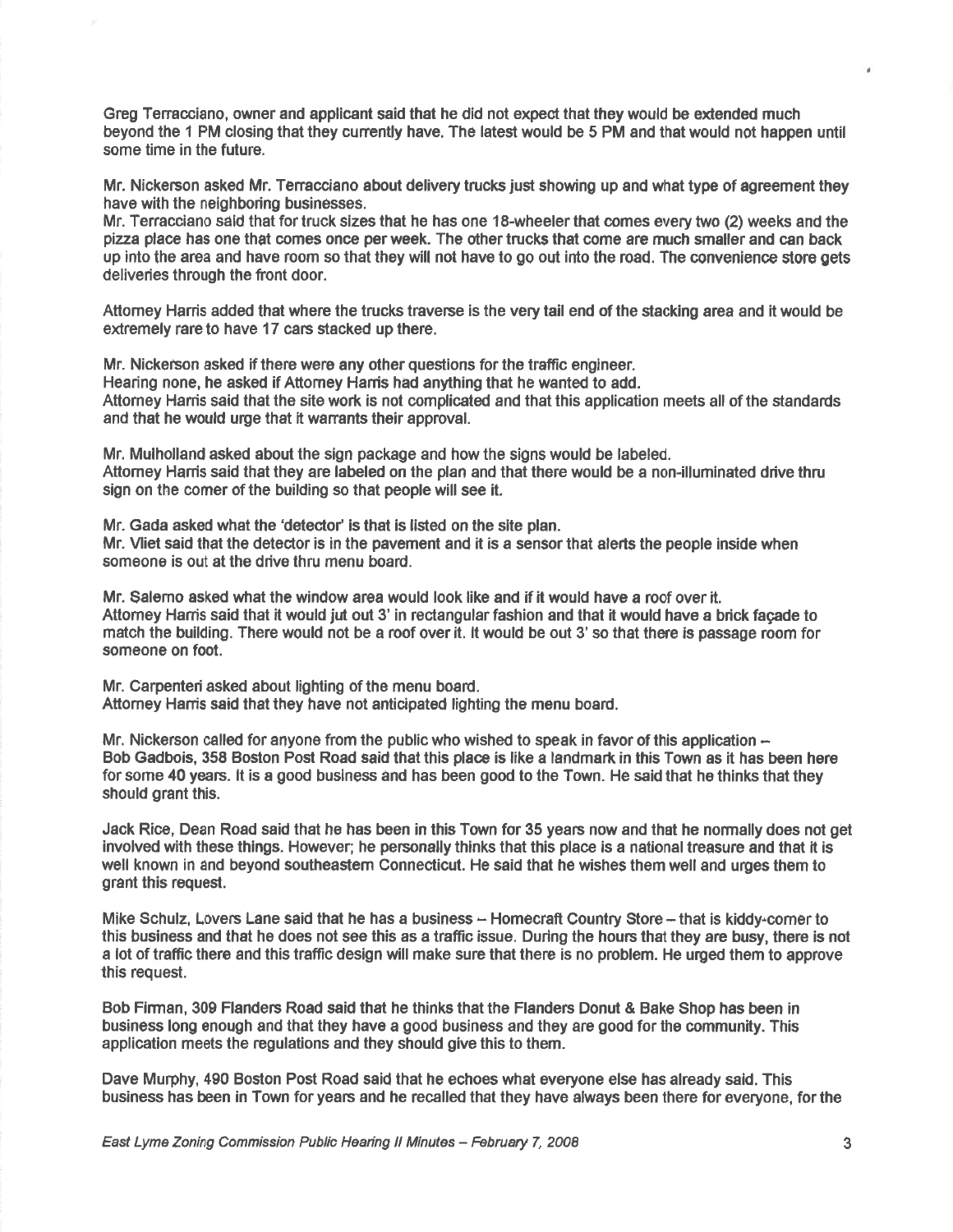school children and their fundraisers and other events, and they have never said no to these requests. He said that they are not looking to get big; they are just trying to keep up with what is going on today and what other newer businesses to the Town already have. He urged them to grant this application.

Mr. Nickerson called for anyone from the public who wished to speak in opposition to or neutrally on this application -

 Hearing no one -Mr. Nickerson asked if the Commission had any other questions -Hearing none  $-$ Mr. Nickerson called for a motion to close this Public Hearing.

**"MOTION (1)** Ms. Carabelas moved that this Public Hearing be closed. Mr. Salemo seconded the motion. Vote:  $6 - 0 - 0$ . Motion passed.

Mr. Nickerson closed this Public Hearing at 8:32 PM. (Note: A brief break was taken here)

Respectfully submitted,

Koren Zmitruk, Recording Secretary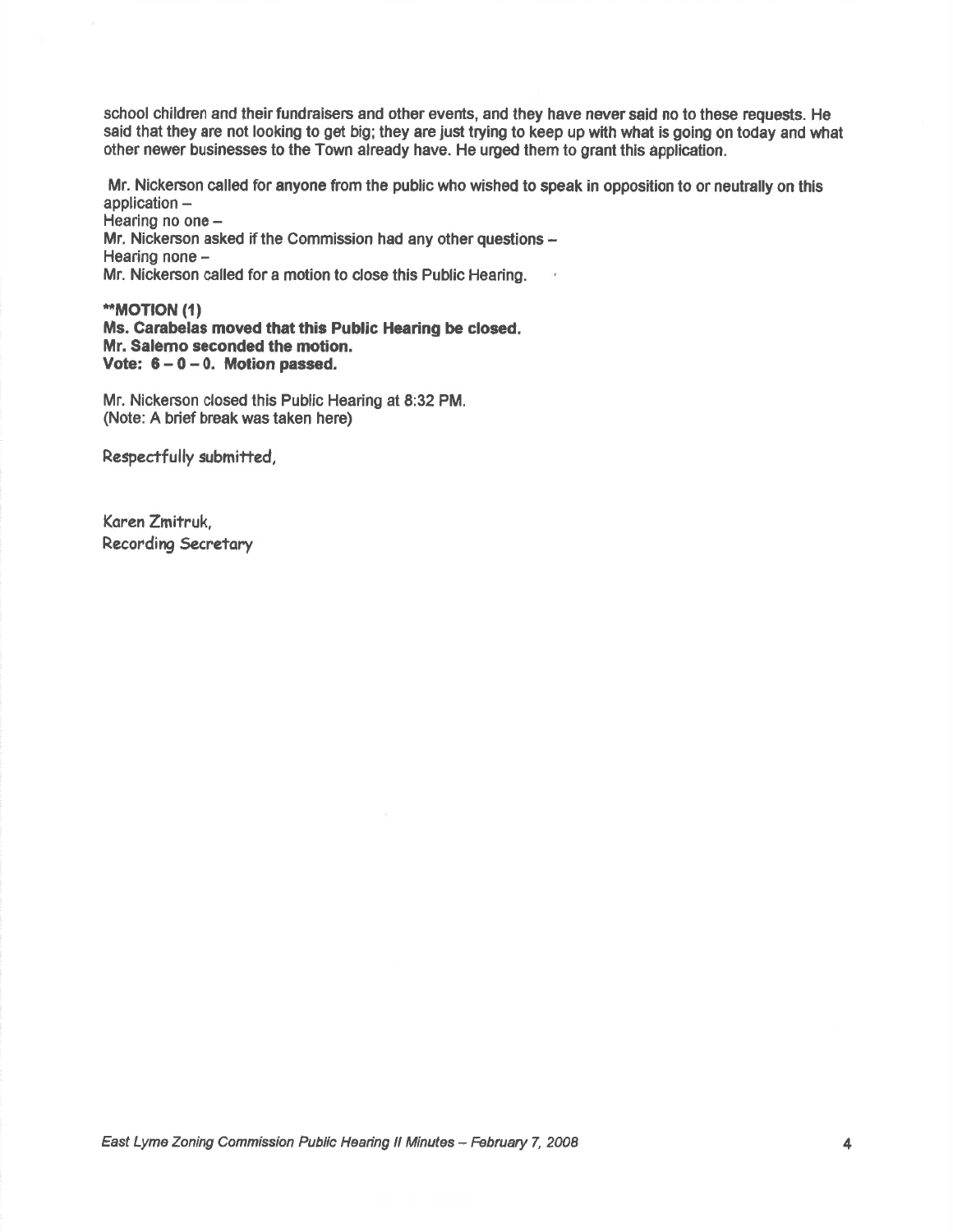## FLANDERS DONUT AND BAKE SHOP RETAIL BAKERY

Required Various baked goods made and sold on premises

Provided: Flanders Donut and Bake Shop mixes ingredients and bakes a variety of pastries, breads and muffins on premises and sells them at retail, for off premises consumption.

Required: Public floor area shall not exceed 20% of floor space.

Provided: Public floor area =  $11\%$  of total area.  $\therefore$  well below

 $i$ s a $\vdash$  $1^{\circ}/\circ$ 

Required: Sale of beverage shall be incidental.

Provided Beverage sale represents approximately 20Yo of total sales; beverages are typically sold in conjunction with a sale with baked goods.

Required: Premises shall not exceed 2,000 ft<sup>2</sup>

Provided: Total premises area is 1,600 ft<sup>2</sup>

 $\epsilon$ onnq

 $EXh$ ,  $b$   $B$   $2/7/08$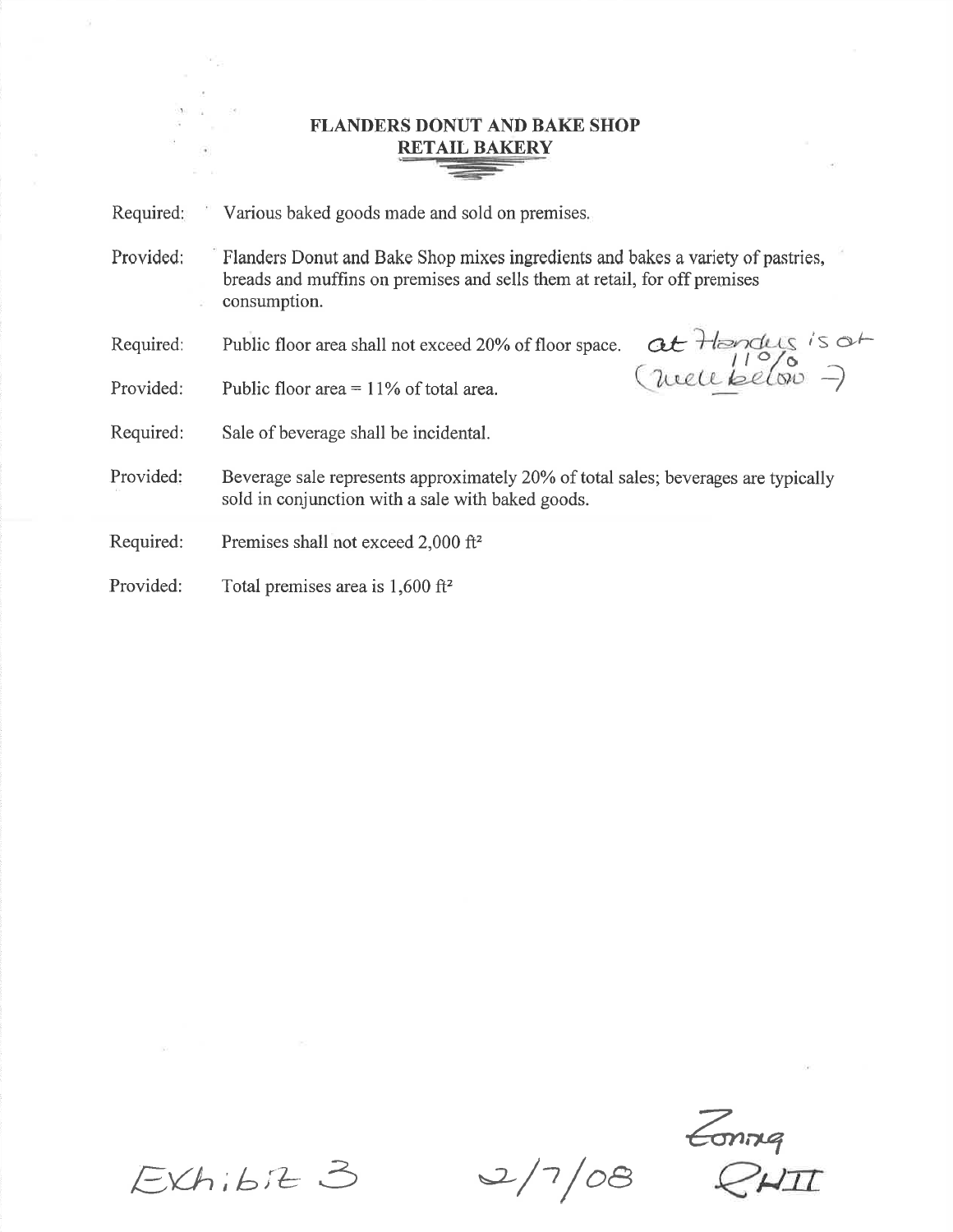41 PROSPECT STREET **MANCHESTER, CT 06040-5801** TELEPHONE 860.533.1210 FACSIMILE 860.533.1374

February 6, 2008

Town of East Lyme Zonimg Commission I08 PemsylvaniaAvenue Niantic, CT 06357

RE: Traffic Impact Statement Application for Flanders Donut  $&$  Bake Shop, Inc. 323-327 Flanders Road (Route 16l)

Dear Commissionersi:

This letter has been prepared to document the traffic impacts associated with the proposed redevelopment plan for the existing Flanders Donut, Bagel & Bake Shop located at 323-327 Flanders Road (Route 161). The current development uses on site also include Flanders Pizza and Flanders Food Farm.

VLIET & O'NEILL, LLC CRASH RECONSTRUCTION TRAFFIC ENGINEERING

The proposed re-development plan will provide a drive-thru for the Flanders Donut, Bagel & Bake Shop. Also, the two existing full movement driveways for the site will be revised to provide directional operations. The following is a summary listing of the findings of our traffic engineering analysis to date:

- In accordance with State Statute 14-311, application to the Connecticut Department of Transportatior/State Traffic Commission (ConnDOT/STC) for Certification as <sup>a</sup> Major Traffic Generator (MTG) will not be required as the proposed re-development does not exceed 100,000 SF or 200 parking spaces. a
- a The proposed re-development plan for the parcel results in peak hour site generated traffic primarily in the form of passcnger vehicles.
- a The proposed re-development plan, including the drive-thru, will generate the highest site generated traffic volumes during the AM Peak Hour. Data obtained for the existing Flanders Donut, Bagel & Bake Shop revealed that 7:00 to 8:00 AM on weekdays is the busiest time period for the shop and the adjacent Route 161. Traffic counts were conducted at the site driveway intersections with Route 161. The 2008 AM Peak Hour Traffic data is shown on Figure No. 1 attached.

EvA;b;+ 5

 $-1-$ 

 $\frac{2}{7/08}$ 

 $\epsilon$ mne  $\overline{\mathcal{L}}$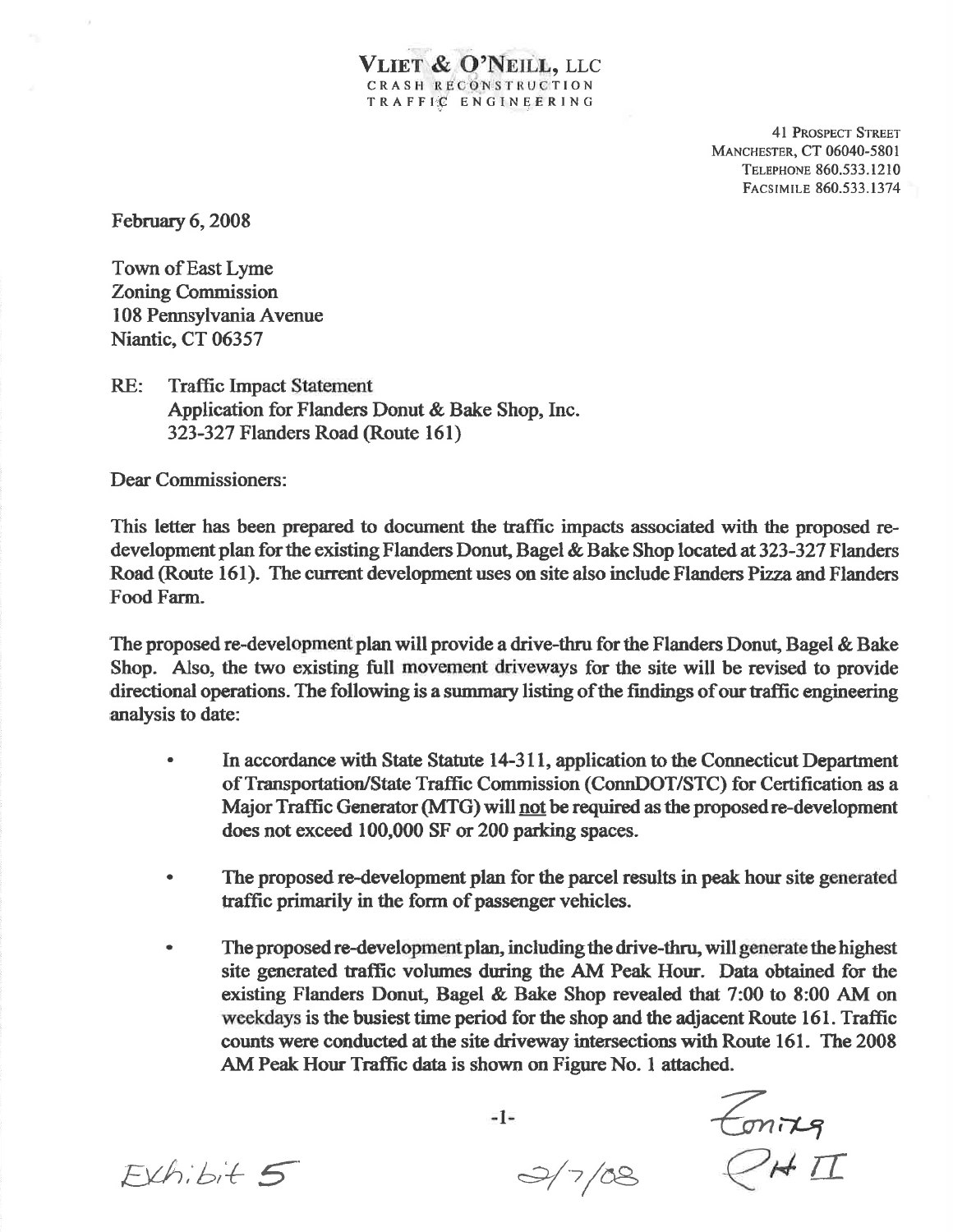- Figure No. 2 (attached) shows the existing 2008 AM Peak Hour Traffic with the proposed directional driveway configurations. The revised driveways will provide one way entering traffic operations at the south driveway while the north driveway will provide one exiting operations. The revised operations for these two driveways, which are eight feet (80') apart, will provide for more efficient operations on Route 161. The driveways will eliminate duplicate turning movements along the site frontage which will provide better through movement operations for Route 161 NB & SB through traffic.
- The vast majority of existing vehicles entering and exiting the site parcel are diverted from the adjacent Route 161 traffic flow and are considered pass-by vehicle trips as compared to new vehicle trips to the Route 161 area in the vicinity of the site.
- During the AM Peak Hour, the site traffic currently consists of 50 entering vehicles and 50 exiting vehicles. Upon completion of the re-development/drive-thru, it is estimated that the AM Peak Hour site traffic will increase at most by 50%. Therefore, an additional 25 entering and 25 exiting site vehicles have been analyzed. Based on the extensive traffic engineering experience of VLIET & O'NEILL, LLC, the current Level of Service A operations for the two site driveway intersections will remain at LOS A upon completion of the drive-thru window and reconfigured driveway operations. Figure No. 3 (attached) shows 2008 AM Peak Hour Traffic including the drive-thru and reconfigured driveways.
- The recently approved Darrow's Pond development will require that the NB approach of Route 161 at the intersection with Route1 be revised to provide a left turn lane, through lane and a combination through/right turn lane. This minor improvement will result in a shorter queue on this approach to the intersection as there will now be two lanes for NB through traffic.
- Significantly less weekday PM Peak Hour site traffic is expected to be generated as the proposed drive-thru use experiences the highest traffic during the AM Peak Hour.
- The site layout provides for maximum storage of vehicles using the drive-thru. The provided length of storage will result in no queuing of vehicles out onto Route 161 or result in operational difficulties at the driveway intersection. The distance from the south driveway (enter only) to the drive-thru menu board is 240 feet which will allow for queuing of 12 vehicles. The distance between the menu board and the drive-thru pick-up window is 100 feet which will allow for 5 queued vehicles. Therefore, total available distance for queued vehicles is 340 feet which will accommodate 17 vehicles.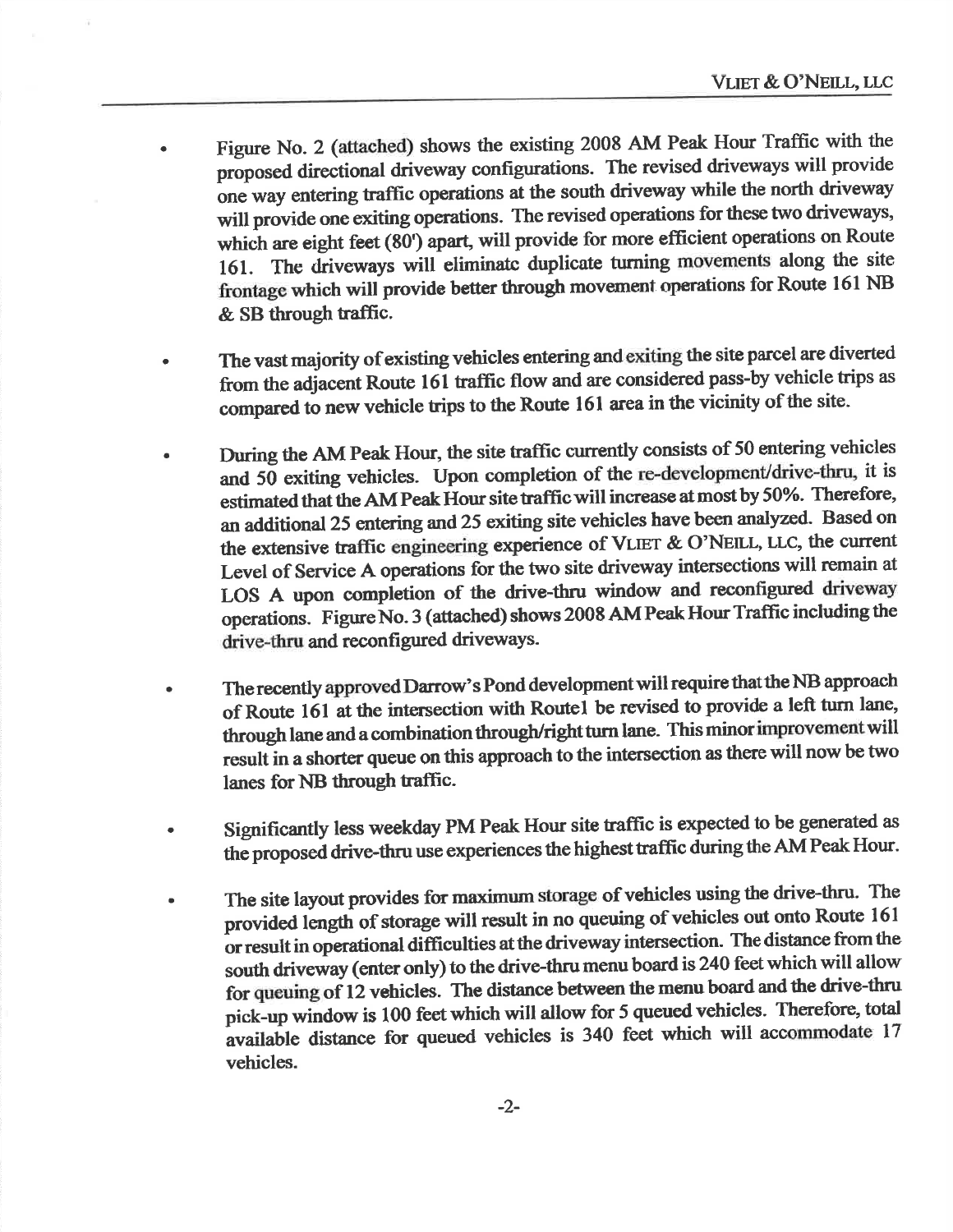- The on-site circulation and parking layout has been re-designed to safely and efficiently separate and regulate the drive through operations from patrons wishing to park.
- A major benefit of the drive-thru design is that vehicles leaving the drive through pick-up window will be in line for the re-designed exit only driveway intersection with Route 161.

## **SUMMARY**

In summary, it is the professional opinion of VLIET & O'NEILL, LLC that the expected additional traffic generated from the proposed re-development use on the site parcel can be safely and efficiently accommodated by the adjacent roadway system. The proposed revised driveway traffic operations will result in better ingress and egress operations for the development parcel uses. The on-site circulation re-design provides safe and separate flow patterns for drive-thru and parking patrons, respectively.

We trust the information contained in this letter is sufficient for your needs at this time. We look forward to presenting this information to the Town of East Lyme as required. Of course, please call with any questions.

Very truly yours,

William A. Vliet, P.E. MANAGER FOR VLIET & O'NEILL, LLC



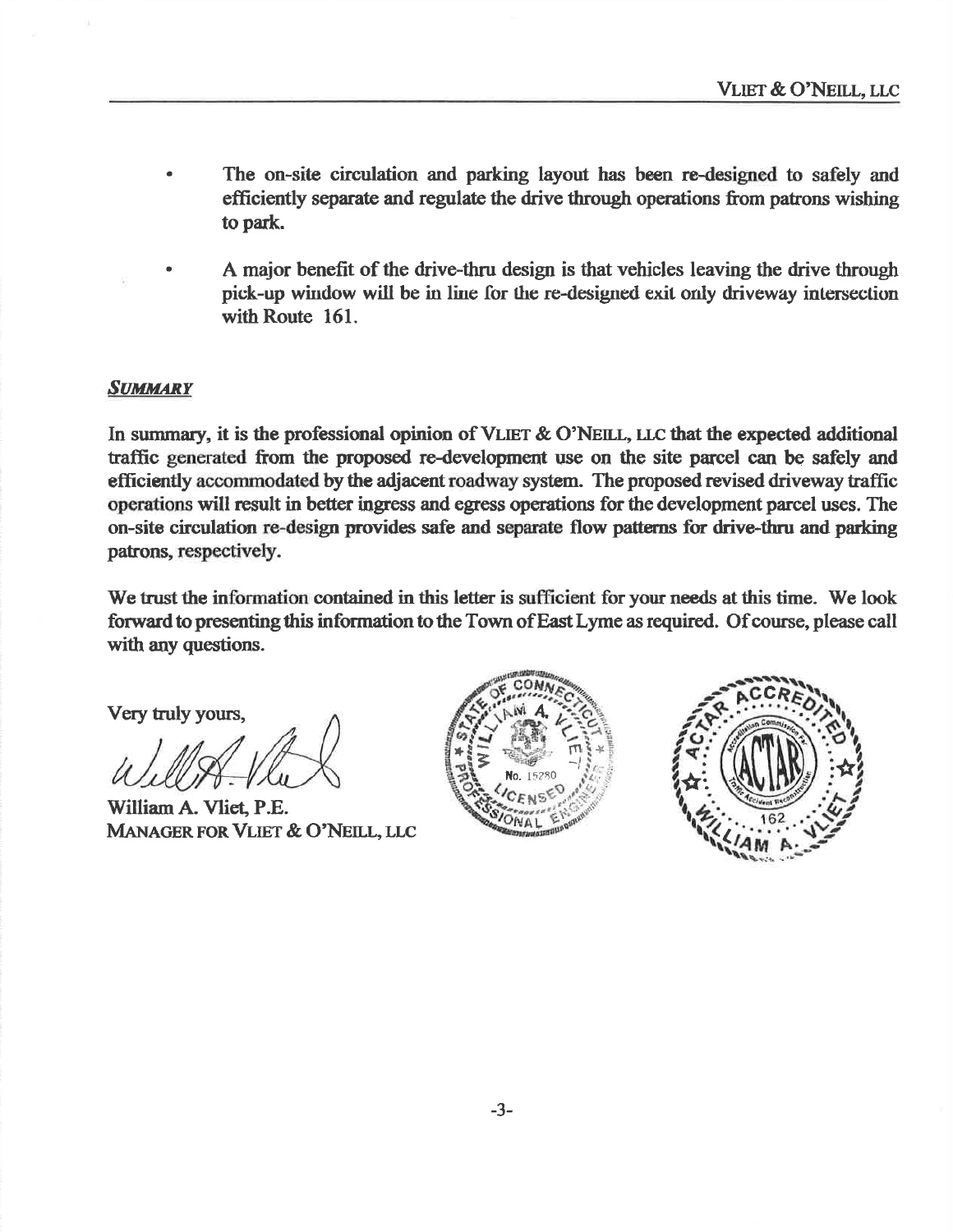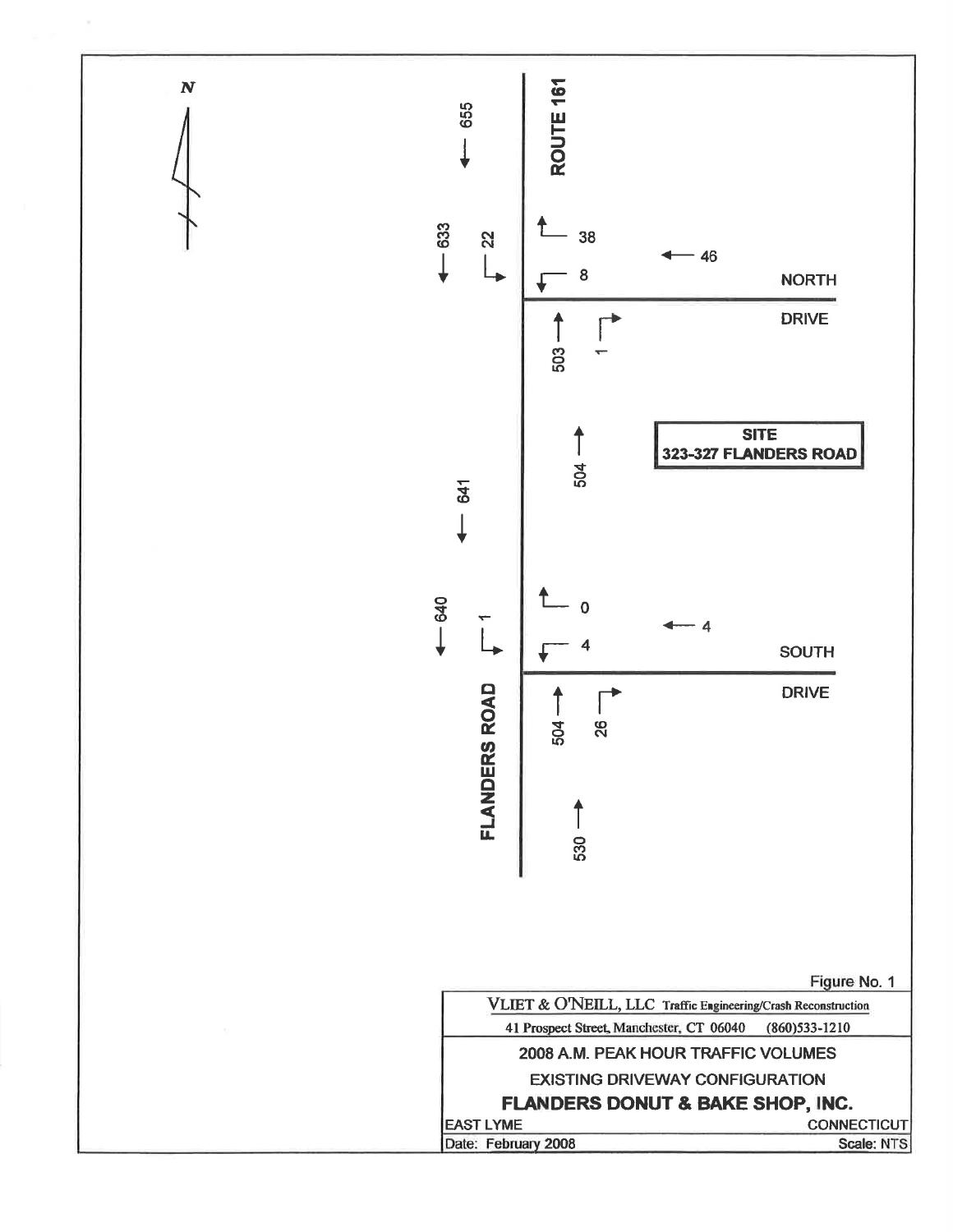